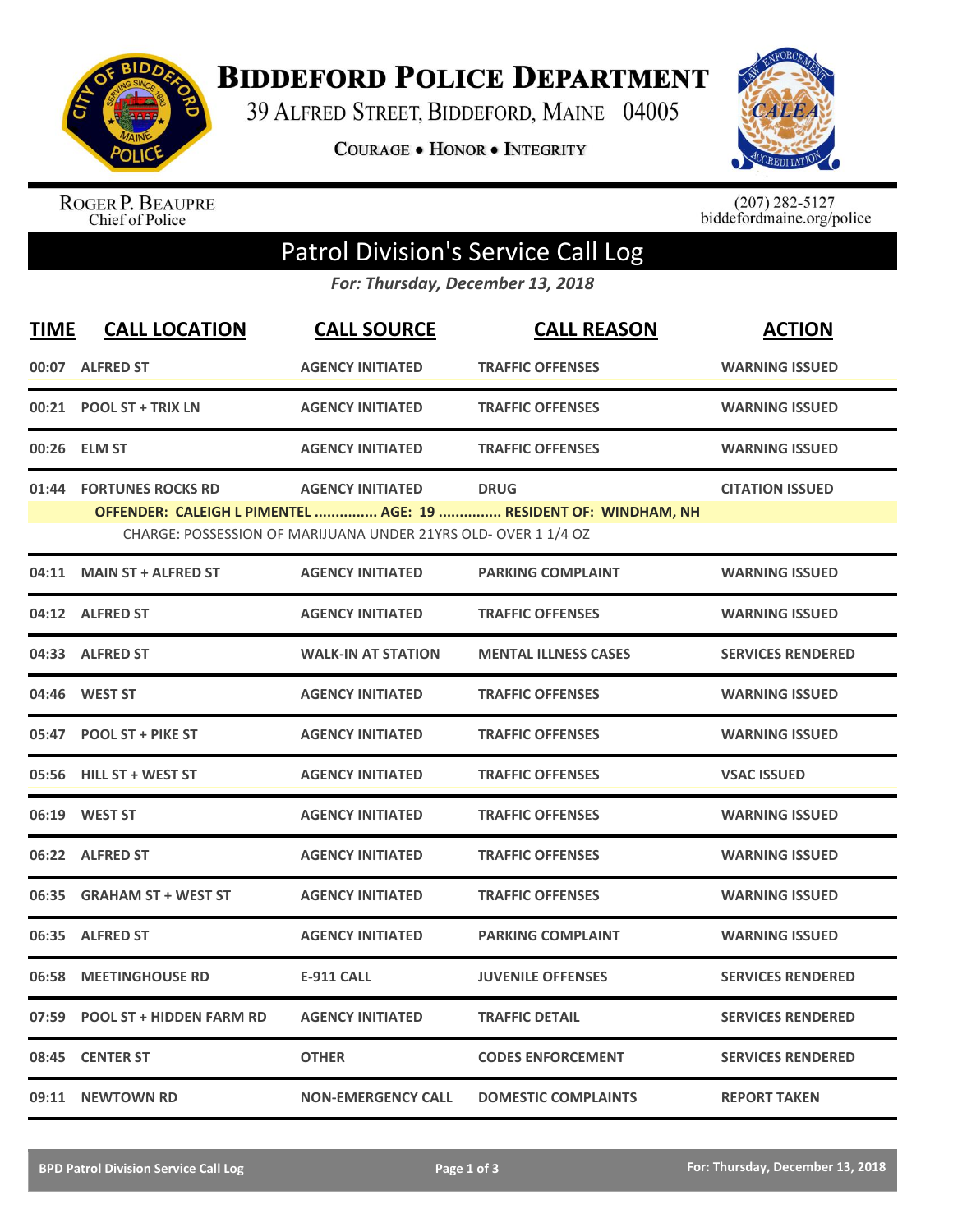| <b>TIME</b> | <b>CALL LOCATION</b>          | <b>CALL SOURCE</b>        | <b>CALL REASON</b>            | <b>ACTION</b>             |
|-------------|-------------------------------|---------------------------|-------------------------------|---------------------------|
|             | 09:15 ALFRED ST               | <b>AGENCY INITIATED</b>   | <b>DRUG BOX</b>               | <b>SERVICES RENDERED</b>  |
|             | 09:25 WEST ST                 | <b>AGENCY INITIATED</b>   | <b>TRAFFIC OFFENSES</b>       | <b>WARNING ISSUED</b>     |
|             | 10:06 STONE ST                | <b>E-911 CALL</b>         | <b>MENTAL ILLNESS CASES</b>   | <b>SERVICES RENDERED</b>  |
|             | 10:33 FOSS ST                 | <b>WALK-IN AT STATION</b> | <b>CIVIL COMPLAINT</b>        | <b>CIVIL COMPLAINT</b>    |
|             | 10:55 WASHINGTON ST           | <b>NON-EMERGENCY CALL</b> | <b>CRIMINAL MISCHIEF</b>      | <b>UNFOUNDED</b>          |
|             | 11:05 ALFRED ST               | <b>WALK-IN AT STATION</b> | <b>COURT ORDERED CHECK IN</b> | <b>SERVICES RENDERED</b>  |
|             | 11:21 WATER ST                | <b>NON-EMERGENCY CALL</b> | <b>PARKING COMPLAINT</b>      | <b>VEHICLE TOWED</b>      |
|             | 11:31 MAPLEWOOD AVE           | <b>NON-EMERGENCY CALL</b> | <b>JUVENILE OFFENSES</b>      | <b>REPORT TAKEN</b>       |
|             | 12:06 SOUTH ST                | <b>NON-EMERGENCY CALL</b> | <b>ANIMAL COMPLAINT</b>       | <b>WARNING ISSUED</b>     |
|             | 12:39 FOSS ST                 | <b>NON-EMERGENCY CALL</b> | <b>TRESPASSING</b>            | <b>SERVICES RENDERED</b>  |
|             | 13:09 GRANITE ST              | <b>NON-EMERGENCY CALL</b> | <b>BOMB THREAT</b>            | <b>REPORT TAKEN</b>       |
|             | 13:53 FOSS ST                 | <b>NON-EMERGENCY CALL</b> | <b>PARKING COMPLAINT</b>      | <b>SERVICES RENDERED</b>  |
|             | 15:01 ALFRED ST               | <b>WALK-IN AT STATION</b> | <b>COURT ORDERED CHECK IN</b> | <b>SERVICES RENDERED</b>  |
|             | 15:02 GRAHAM ST               | <b>NON-EMERGENCY CALL</b> | <b>ANIMAL COMPLAINT</b>       | <b>WARNING ISSUED</b>     |
|             | 15:03 ALFRED ST               | <b>NON-EMERGENCY CALL</b> | <b>COURT ORDERED CHECK IN</b> | <b>SERVICES RENDERED</b>  |
|             | <b>15:19 WENTWORTH ST</b>     | <b>NON-EMERGENCY CALL</b> | <b>PARKING COMPLAINT</b>      | <b>SERVICES RENDERED</b>  |
|             | 15:24 ALFRED ST               | <b>AGENCY INITIATED</b>   | <b>TRAFFIC OFFENSES</b>       | <b>WARNING ISSUED</b>     |
|             | 15:38 ORCHARD ST              | <b>NON-EMERGENCY CALL</b> | <b>CODES ENFORCEMENT</b>      | <b>SERVICES RENDERED</b>  |
|             | 15:40 ALFRED ST + BOULDER WAY | <b>AGENCY INITIATED</b>   | <b>TRAFFIC OFFENSES</b>       | <b>CITATION ISSUED</b>    |
|             | 15:59 SUMMER ST               | <b>WALK-IN AT STATION</b> | <b>ASSIST PD AGENCY</b>       | <b>REPORT TAKEN</b>       |
|             | <b>16:38 MAIN ST</b>          | E-911 CALL                | 911 MISUSE                    | <b>NO ACTION REQUIRED</b> |
|             | 16:43 ALFRED ST               | <b>NON-EMERGENCY CALL</b> | <b>COURT ORDERED CHECK IN</b> | <b>SERVICES RENDERED</b>  |
|             | 16:50 POOL ST                 | <b>NON-EMERGENCY CALL</b> | <b>DISTURBANCE / NOISE</b>    | <b>SERVICES RENDERED</b>  |
|             | 17:14 POOL ST                 | <b>WALK-IN AT STATION</b> | <b>BOMB THREAT</b>            | <b>REPORT TAKEN</b>       |
|             | 17:44 HILLS BEACH RD          | E-911 CALL                | <b>SUSPICION</b>              | <b>SERVICES RENDERED</b>  |
|             | 17:53 MAIN ST                 | <b>NON-EMERGENCY CALL</b> | <b>THEFT</b>                  | <b>REPORT TAKEN</b>       |